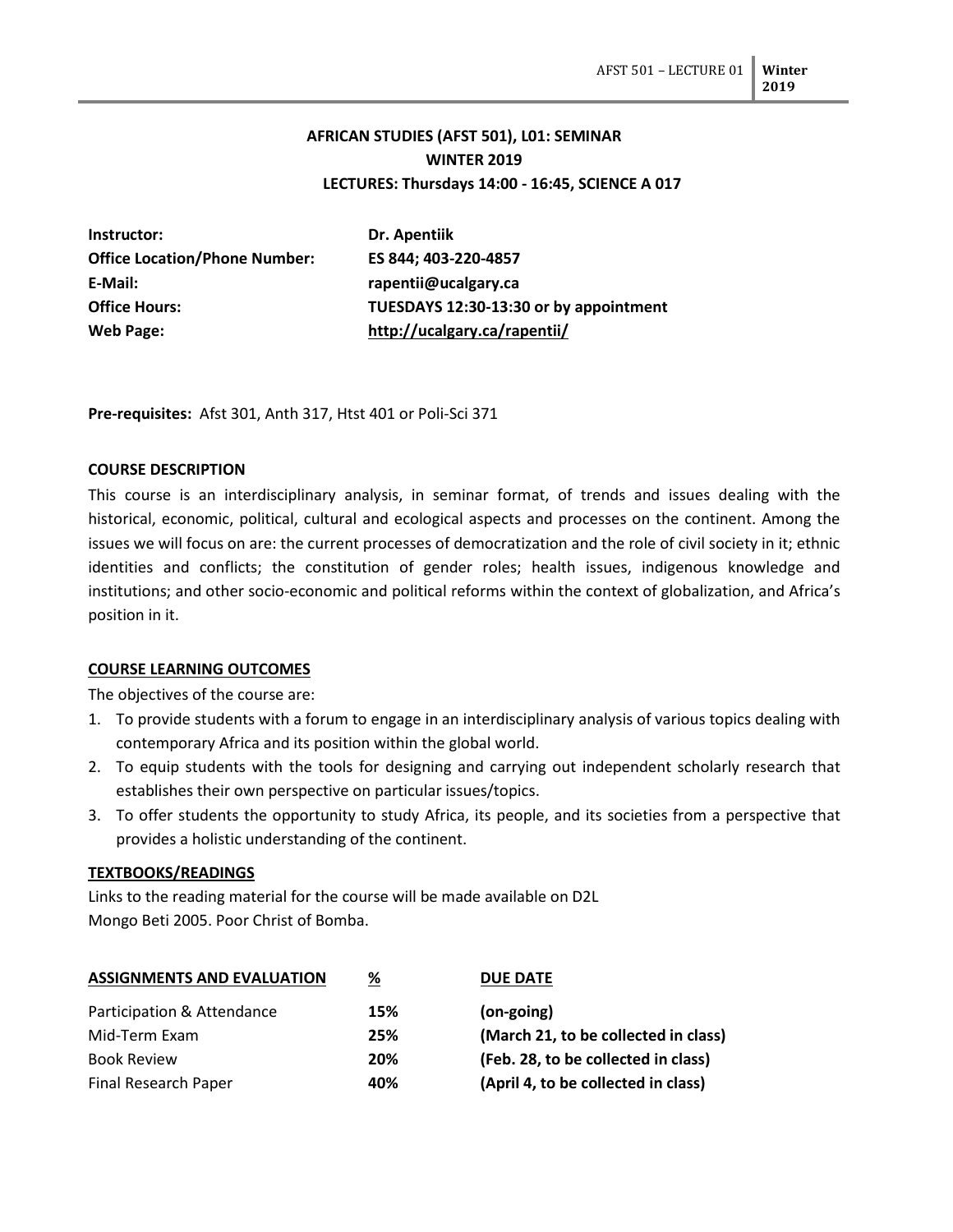Note: All components of the course must be completed in order to pass, and extensions will only be granted under extraordinary circumstances, not including having too much other work to do.

#### **REQUIREMENT 1: PARTICIPATION & ATTENDANCE (15%)**

For each week, two to three students will lead and facilitate class discussion of the main issues and controversies arising from that week's readings. Marks will be assigned for how well opposing interpretations are expounded and supported with actual evidence, how well they transcend simplistic stereotypes or polemics, how well students identify key issues, and how well they engage the rest of the class in thinking about possible ways forward. You are therefore encouraged to reflect upon the topic of the week as well as to familiarize yourself with current news and opinions relevant to the course.

It is essential that all students complete the reading assignments, as the ability to contribute in seminars will be enhanced by a competent understanding of the assigned readings. If you come to class regularly you will be able to participate; therefore, your participation mark hinges (in part) on your attendance. Participation grades are calculated by factoring in the amount and quality of contributions. Attendance will be taken during seminar. *It is the student's responsibility to make certain that he/she signs the attendance list.*

A schedule will be available at the beginning of the term indicating which students are leading seminars for each particular week.

#### **REQUIREMENT 2: MID-TERM EXAM (25%)**

The exam is designed to test your grasp of the material covered in lectures and in seminar discussions up to the date of the exam. This means that you will be expected to have read all the required readings on all topics covered in seminars up to the date of the exam. The best way to prepare for this exercise is to read and reflect on the readings and seminar discussions. **No alternate dates for the exam will be provided unless the student has been legitimately excused**.

#### **REQUIREMENT 3: BOOK REVIEW (20%)**

The book review entails writing a critical analysis of " Poor Christ of Bomba".

- Length of review paper should a maximum of **four (4) PAGES TYPED AND DOUBLED-SPACED** in **12 PT FONT**. Page margins should be **1 INCH** (2.5 cm) wide, and all pages should be numbered. Double-sided assignments are encouraged to save paper, but are not mandatory. Information to be included on the title page are: *title of paper, course code, instructor's name, student ID, and date of submission.*
- A critical analysis requires an evaluation of the arguments made by the author, and this means you have to read carefully to find out what the author's argument(s) is/are. You may find the argument(s) stated in the book's introduction. The next step is to consider what the author provides in subsequent chapters.
- A well-written book will remind readers of the main arguments as it proceeds. The concluding chapter of the book will summarize the author's own appraisal of the argument(s) and evidence. This does not mean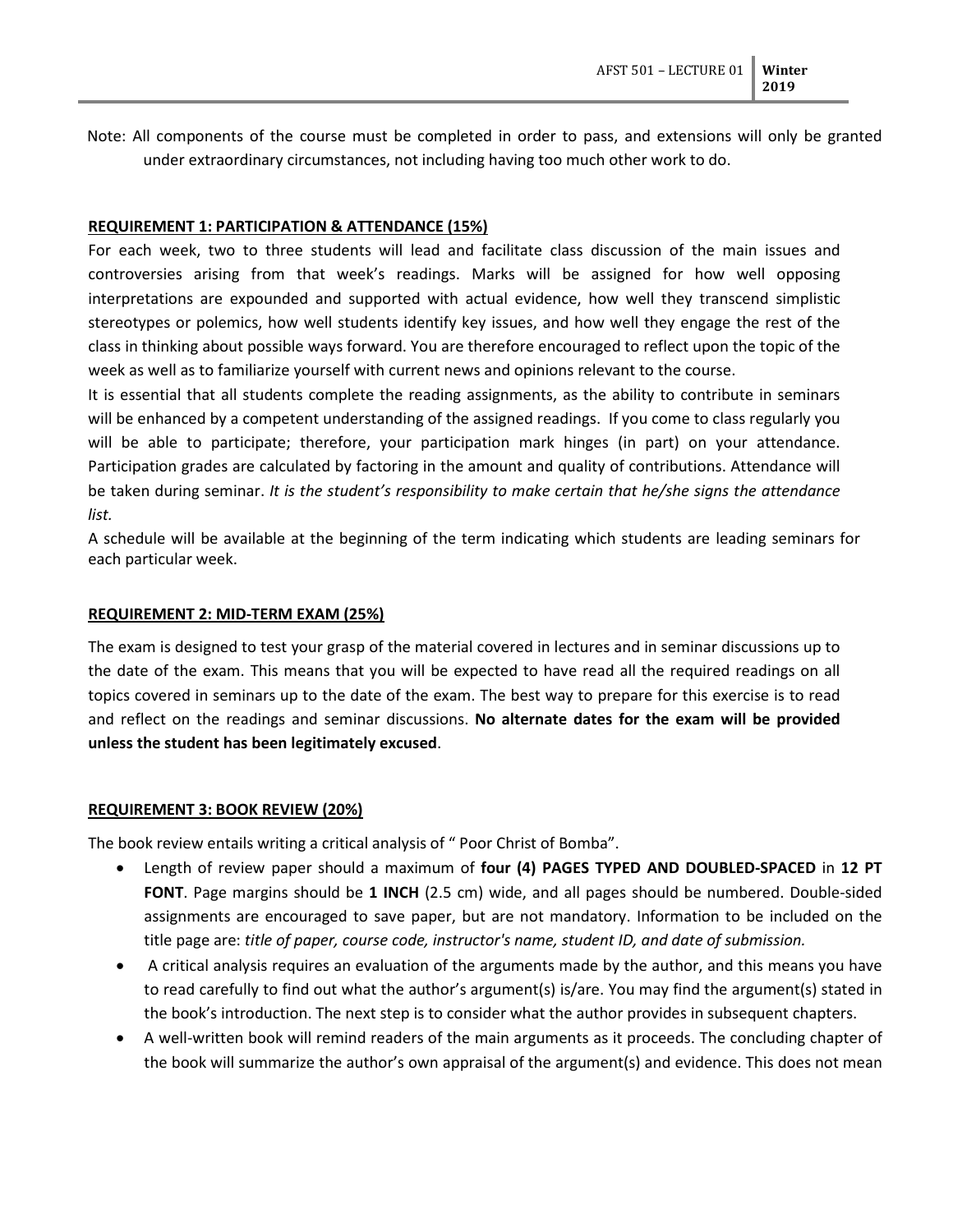that you can read the introduction and conclusion and write a good review; you need to demonstrate that you know what each chapter contains, and how it contributes to the main argument(s).

- In addition, a critical assessment requires that you assess the argument(s) and comment on whether you think the book meets the author's stated objective(s). This assessment is not a simple option, but a thoughtful evaluation of how well the author has succeeded in convincing you, the reader, of the value of the argument and the evidence used to support it. Your own conclusions should also say something about what you have learned about the subject, having read the book, and what else you might want to know that was not addressed in the book.
- As you read, it is useful to carry on a "dialogue" with the author, asking yourself if you agree with what is being said, or whether something is missing. You will need to say something about the author's relationship with the subject, and about his/her methods. In some cases you will have to be a detective to find out what you want to know.
- Correct spelling is important. Use a dictionary and a computer spelling and grammar checker. Create a draft of your review and then look at it again a day or so later. When you do a second draft, make sure that the ideas follow coherently from one another. Move text around if you need to. Weed out repetitive words and phrases. Vary the length of sentences. Read the review aloud, to see how it "flows". The final product will reflect the care you have put into its creation.
- If you wish, you may use the first person. Use the active voice as much as possible.
- Use a correct bibliographical format.

### **REQUIREMENT 4: FINAL PAPER (40%)**

- The final paper can be structured around the major topics covered in the course or individual project. Please consult with me if you are in doubt regarding the choice of topic.
- Length of review paper should be a maximum of **fourteen (14) PAGES TYPED AND DOUBLED-SPACED** in **12 PT FONT**. Page margins should be **1 INCH** (2.5 cm) wide, and all pages should be numbered. Doublesided assignments are encouraged to save paper, but are not mandatory.
- Information to be included on the title page are: *title of paper, course code, instructor's name, student ID, and date of submission.*
- Clear statement of the problem(s) you want to investigate or explore, including:
	- o The theoretical lens you use to construct your research question(s) or argument(s).
	- o Brief justification of your choice of topic in relation to the existing literature
- Use of sources:
	- o Judicious and balanced use of sources.
	- o Credible/authoritative and current sources.
	- o Well-formatted bibliography including ample in-text references.
	- o Please consult me if you have any questions regarding how to document sources.
- Level of Analysis:
	- o Critical, as opposed to descriptive, analysis.
	- o Clarity and coherence of arguments (note: marks will, in part, be based on the coherence of arguments and clarity of expression).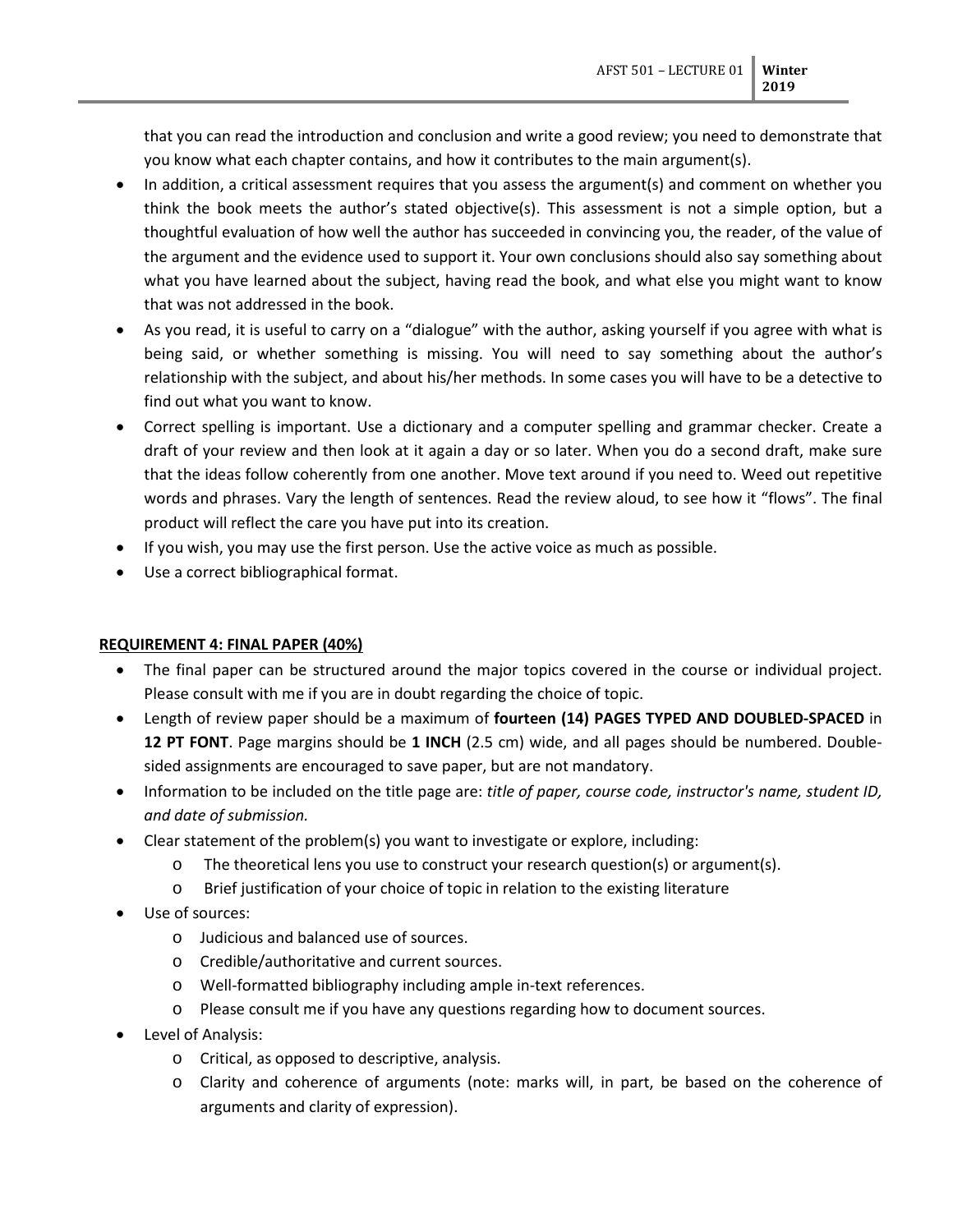- A strong conclusion.
- Additional information such as tables, maps, figure, lists of interview questions, etc. can be included.

## **NOTE:**

- 1. It is the student's responsibility to keep a copy of each assignment submitted. Students should be prepared to provide a second copy of their assignment if requested. Students who cannot provide a second copy of their essays may risk receiving a zero grade for this portion of the course.
- 2. Please hand in your essays directly to your instructor. If it is not possible to do so, a drop box is available outside of ES620. A night drop box is also available for after-hours submission. Assignments will be removed the following morning, stamped with the previous day's date, and placed in the instructor's mailbox.
- 3. All written assignments (including, although to a lesser extent, written exam responses) will be assessed at least partly on writing skills. Writing skills include not only surface correctness (grammar, punctuation, sentence structure, etc.) but also general clarity and organization.
- 4. Research papers must be properly documented.

### *Use of e-mail:*

Due to a high volume of e-mail messages received on a daily basis, students are advised to meet me either during my office hours or to make an appointment in the case of an issue that requires urgent attention.

Please note that e-mail messages can be sent to the wrong address, accidentally deleted, buried or may mysteriously disappear into cyberspace. All questions and requests should therefore be made in person, especially if they concern extensions and other serious urgent matters. I will normally reply within 72- hours, during regular business hours.

Questions of general interest will be addressed in class or on the Discussion Board in Blackboard. Students are encouraged and advised to use their **ucalgary** accounts or Blackboard in all the communication with me and with their peers. *Please feel welcome to discuss with me any aspect of the course requirements you feel is unclear.*

### **REGISTRAR-SCHEDULED FINAL EXAMINATION : NO**

### **POLICY FOR LATE ASSIGNMENTS:**

Assignments submitted after the deadline may be penalized with the loss of a grade (e.g. A- to B+) for each day late. This is time sensitive course and extensions will only be granted under extraordinary circumstances, not including having too much other work to do. If late assignments are handed in at the Anthropology and Archaeology main office (ES 620), please ensure that they are signed and dated.

## **FREEDOM OF INFORMATION AND PROTECTION OF PRIVACY ACT**

This course is conducted in accordance with the Freedom of Information and Protection of Privacy Act (FOIP). **As consequence, students should identify themselves on all written work by using their ID number. Also you will be required to provide a piece of picture identification in order to pick up an assignment or look at a final exam**.For more information see also http://www.ucalgary.ca/secretariat/privacy.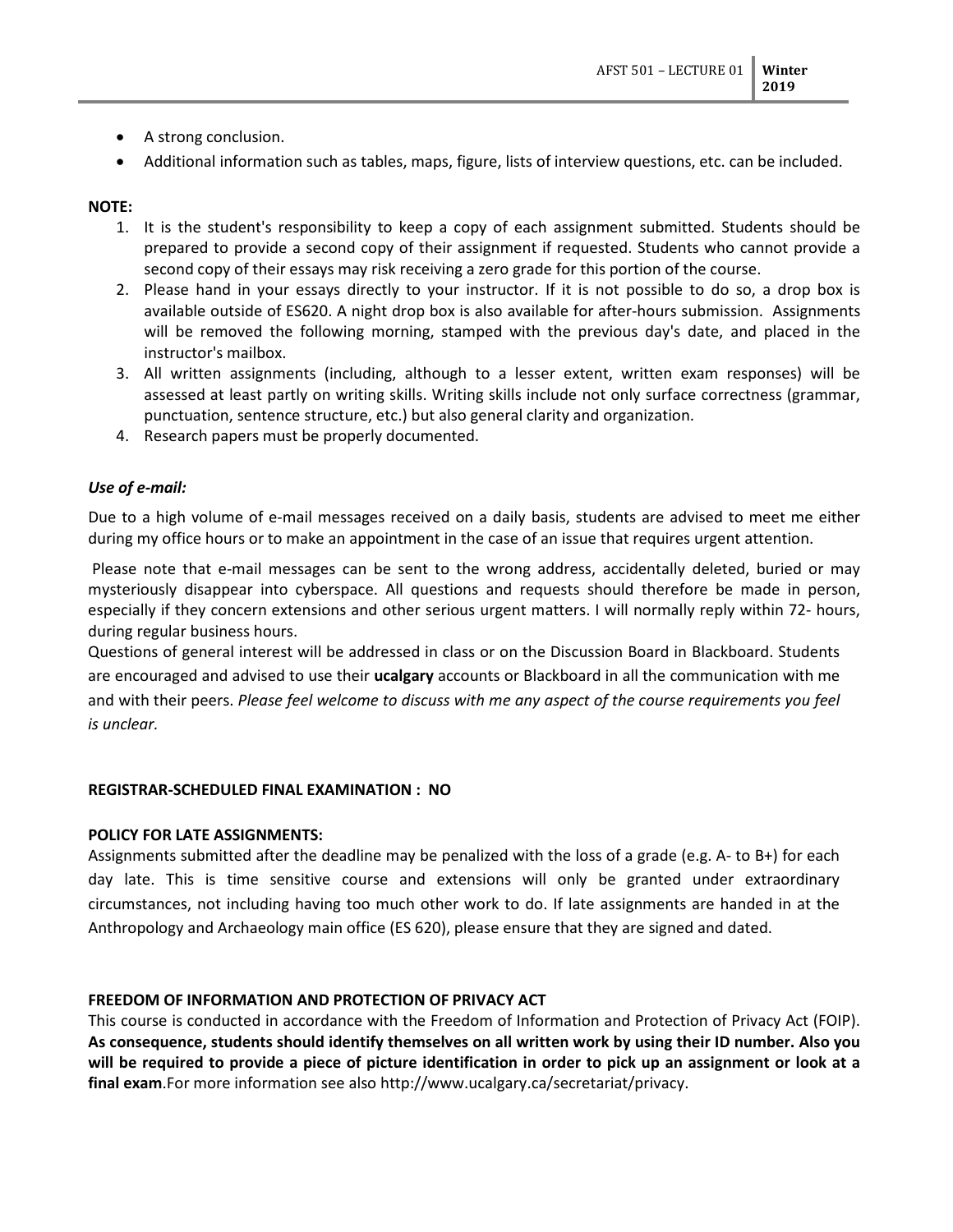#### **GRADING SYSTEM**

The following grading system is used in the Faculty of Arts. Where a grade on a particular assignment is expressed as a letter grade, it will normally be converted to a number using the midpoint of the scale. That is, A- would be converted to 87.5 for calculation purposes. An F will be converted to zero.

| <b>Grading Scale</b> |          |  |
|----------------------|----------|--|
| A+                   | 96-100   |  |
| А                    | 90-95.99 |  |
| А -                  | 85-89.99 |  |
| B+                   | 80-84.99 |  |
| R                    | 75-79.99 |  |
| в-                   | 70-74.99 |  |
| C+                   | 65-69.99 |  |
| C                    | 60-64.99 |  |
| $C -$                | 55-59.99 |  |
| D+                   | 53-54.99 |  |
| D                    | 50-52.99 |  |
| F                    | 0-49     |  |
|                      |          |  |

### **SCHEDULE OF LECTURES AND READINGS**

To be made available onD2L.

## **PLAGIARISM AND CHEATING**

Plagiarism: "to steal and pass off the ideas or words of another as one's own" (Webster's). Plagiarism will not be tolerated and will automatically result in a failing grade for the submission. Any student caught plagiarizing will also be subject to additional University sanctions. Students are expected to be familiar with the Department of Anthropology and Archaeology's policy on intellectual honesty

## **DEFERRED EXAMS:**

A student who is absent from a test for legitimate reasons must discuss an alternative course of action with the instructor. The instructor at their discretion may transfer the percentage weight for the test to the final examination, if there is a final examination in the course, set another test, etc. An instructor will normally make this decision on the basis of verbal information provided by the student. In the event that an instructor feels that they cannot judge the veracity of the information provided, Students must be aware that they are responsible for payment of any charge associated with the medical assessment and documentation as this service falls outside the realm of services provided by the Provincial Health Care Plan. Deferral of the final exam requires Registrar approval.

## **ACADEMIC ACCOMMODATIONS**

## <http://www.ucalgary.ca/access/accommodations/policy>

Students needing an Accommodation because of a Disability or medical condition should communicate this need to Student Accessibility Services in accordance with the Procedure for Accommodations for Students with Disabilities

Students needing an Accommodation based on a Protected Ground other than Disability, should communicate this need, preferably in writing, to the instructor of this course.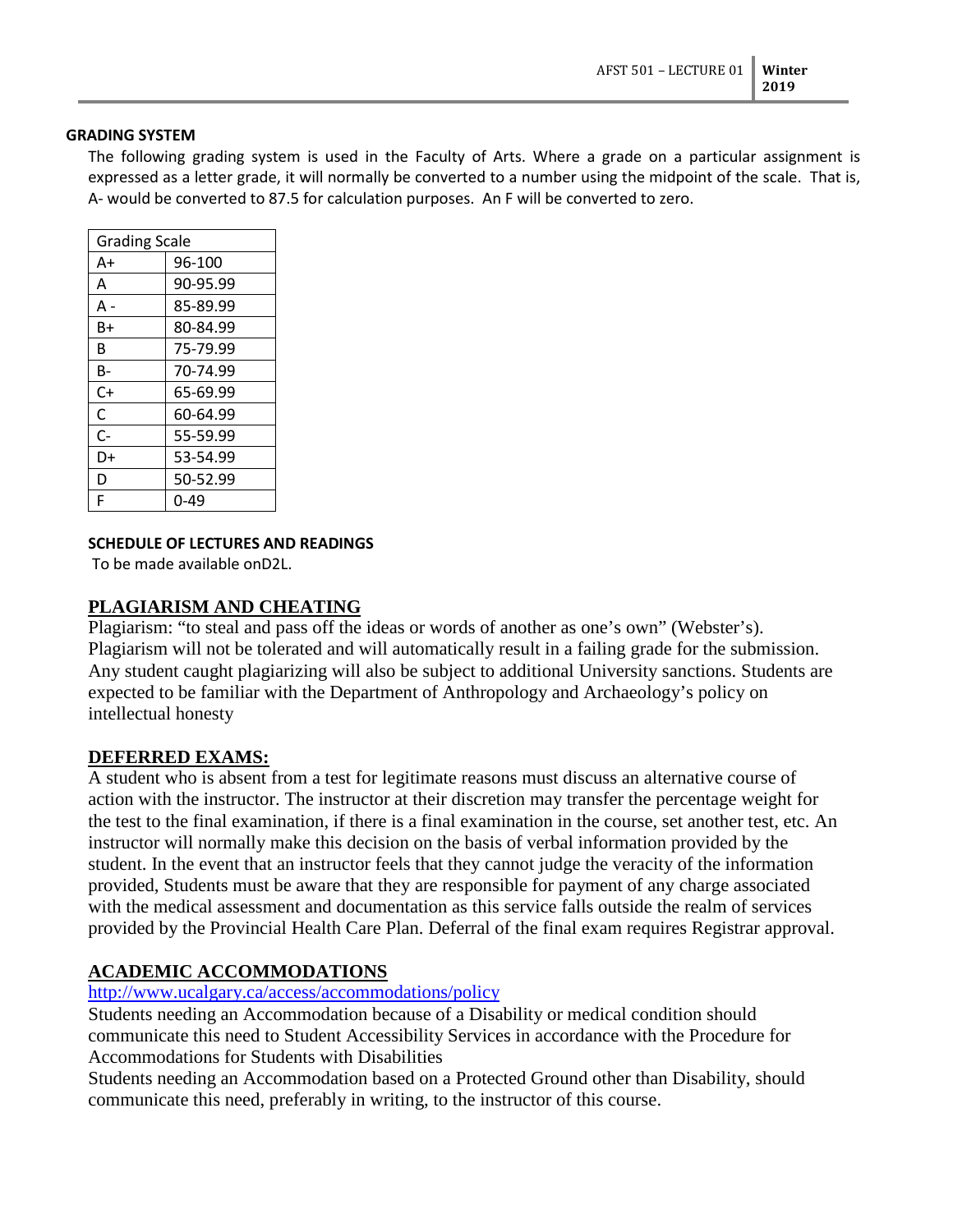# **ACADEMIC INTEGRITY**

Academic integrity is essential to the pursuit of learning and scholarship in a university, and to ensuring that a degree from the University of Calgary is a strong signal of each student's individual academic achievements. As a result, the University treats cases of cheating and plagiarism very seriously. Non-academic integrity also constitutes an important component of this program.

For detailed information on what constitutes academic and non-academic misconduct, please refer to the following link:<http://www.ucalgary.ca/pubs/calendar/current/k-2-1.html>

All suspected cases of academic and non-academic misconduct will be investigated following procedures outlined in the University Calendar. If you have questions or concerns about what constitutes appropriate academic behavior or appropriate research and citation methods, you are expected to seek out additional information on academic integrity from your instructor or from other institutional resources.

Where there is a criminal act involved in plagiarism, cheating or other academic misconduct, e.g., theft (taking another student's paper from their possession, or from the possession of a faculty member without permission), breaking and entering (forcibly entering an office to gain access to papers, grades or records), forgery, personation and conspiracy (impersonating another student by agreement and writing their paper) and other such offences under the Criminal Code of Canada, the University may take legal advice on the appropriate response and, where appropriate, refer the matter to the police, in addition to or in substitution for any action taken under these regulations by the University

## **TEACHING EVALUATIONS / USRIS (Universal Student Ratings of Instruction)**

At the University of Calgary, feedback provided by students through the Universal Student Ratings of Instruction (USRI) survey provides valuable information to help with evaluating instruction, enhancing learning and teaching, and selecting courses. **Your responses make a difference, please participate!** Website: http://www.ucalgary.ca/usri/

## **Writing Across the Curriculum**

Writing skills are not exclusive to English courses and, in fact, should cross all disciplines. The University supports the belief that throughout their University careers, students should be taught how to write well so that when they graduate their writing abilities will be far above the minimal standards required at entrance. Consistent with this belief, students are expected to do a substantial amount of writing in their University courses and, where appropriate, members of faculty can and should use writing and the grading thereof as a factor in the evaluation of student work. The services provided by the Writing Support, part of the Student Success Centre, can be utilized by all undergraduate and graduate students who feel they require further assistance

**Emergency Evacuation Assembly Points**: In the event of an emergency that requires evacuation, please refer to the following link to become familiar with the assembly points for the class: <http://www.ucalgary.ca/emergencyplan/assemblypoints>